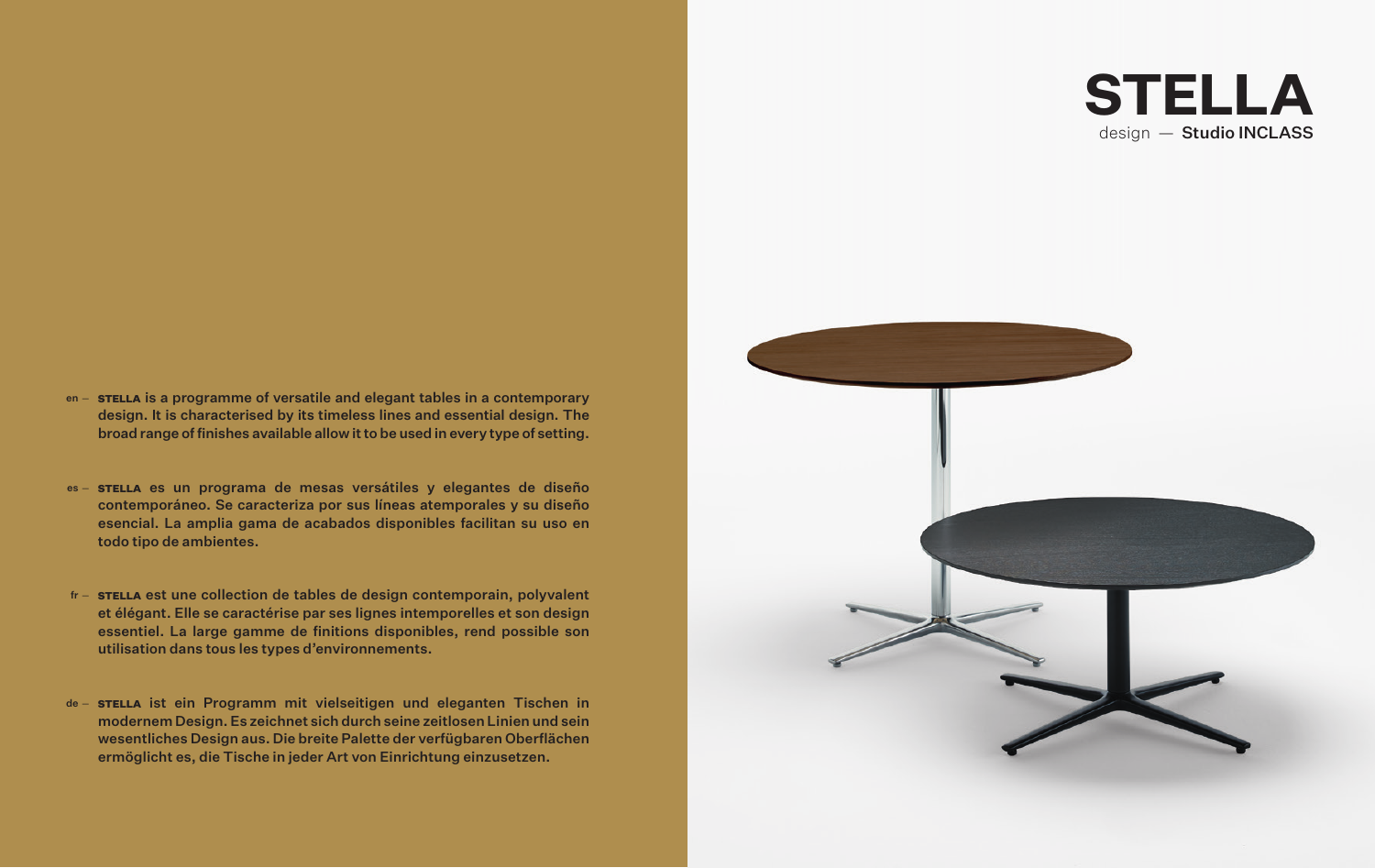- en stella is a collection of tables in a timeless, essential es stella es una colección de mesas de diseño **en la framenta est une collection de tables** intemporelles, de and light design. Rich in possibilities of use, it is perfect for fitting into any ambience, whether contract, office or a domestic setting. STELLA is available in two heights and with round or square tops in different sizes and materials. Both the tops and the structures are produced in the broad range of finishes from the **INCLASS** sample book.
- atemporal, esencial y ligero. Rica en posibilidades de uso, es perfecta para integrarse en cualquier ambiente contract, oficina o doméstico. STELLA está disponible en dos alturas y con encimeras redondas o cuadradas de diferentes tamaños y materiales. Tanto las tapas como las estructuras se fabrican en la amplia gama de acabados del muestrario **INCLASS.**
- essentielles et légères. Grâce à ses vastes possibilités d'utilisation il s'agit d'une collection qui peut s'intégrer dans tous les type d'environnement contract, bureau ou résidentiel. **STELLA** est disponible en deux hauteurs avec plateaux ronds ou carrés de tailles et de matériaux différents. Les plateux aussi bien que les structures sont fabriqués dans une large gamme de finitions du nuancier **INCLASS**.
- $\tt{srELLA}$  est une collection de tables intemporelles,  $\tt{de}-\tt{srELLA}$  ist eine Kollektion von Tischen in einem zeitlosen, essentiellen und leichten Design. Reich an Nutzungsmöglichkeiten, ist sie perfekt für den Einsatz in jedem Ambiente, ob im Objekt, Büro oder in privaten Bereichen. STELLA ist in zwei Höhen und mit runden oder quadratischen Tischplatten in verschiedenen Größen und Materialien erhältlich. Sowohl die Tischplatten als auch die Untergestelle werden in der breiten Palette der Oberflächen aus dem **INCLASS** Musterbuch hergestellt.



STELLA

601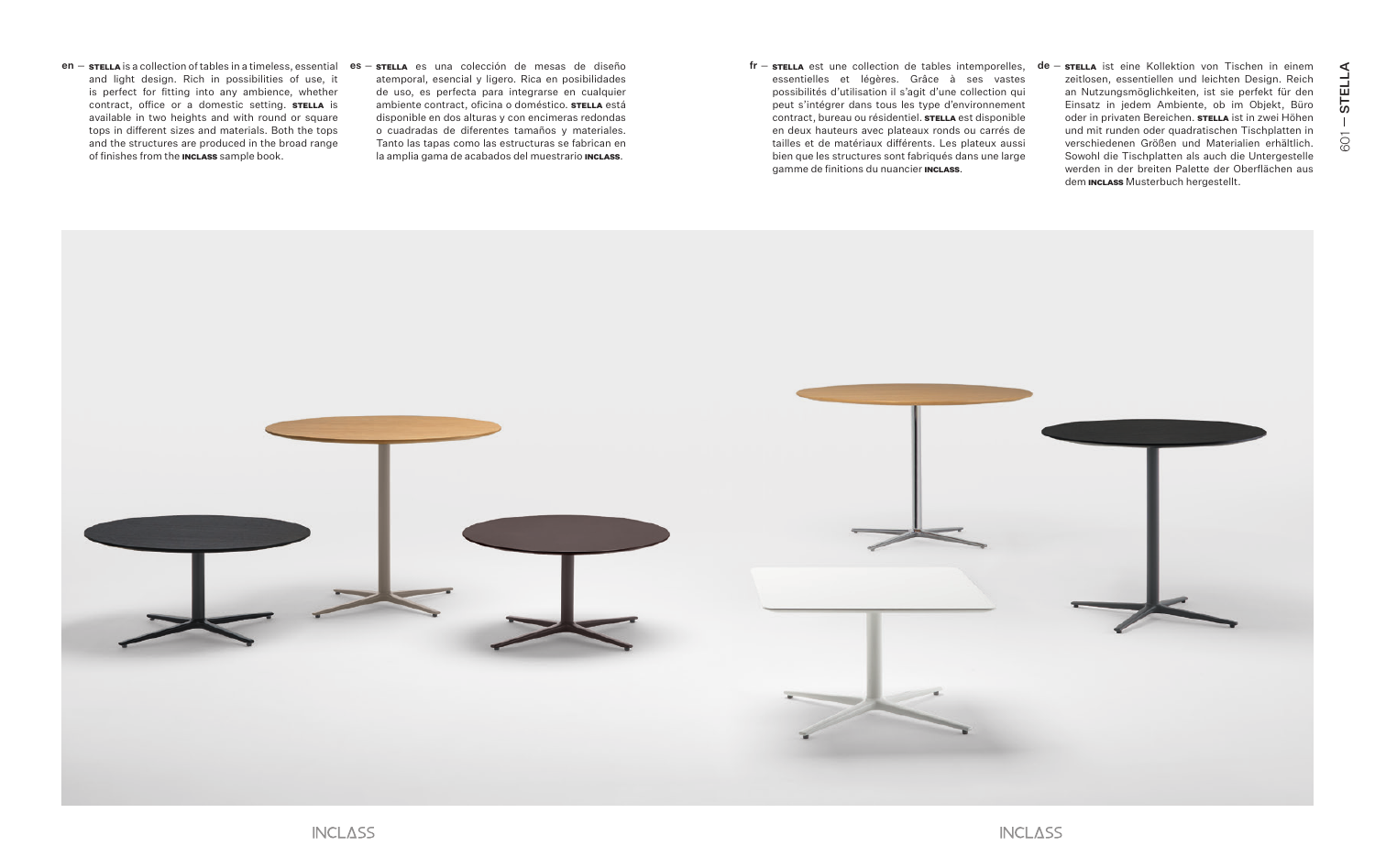